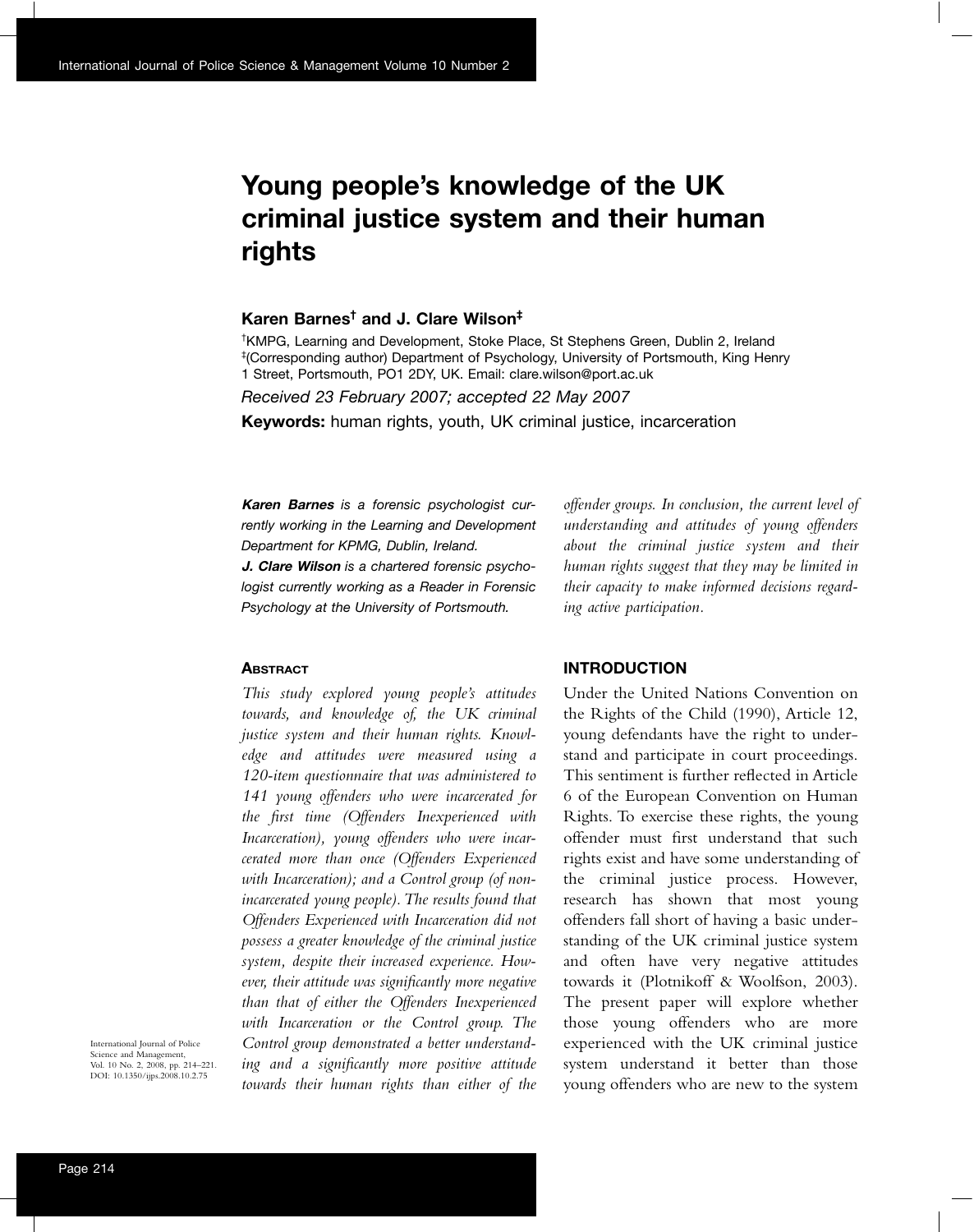and young people who are better educated but have had no direct experience.

# **Young people's understanding of the criminal justice system**

Research investigating children's and young people's knowledge of the criminal justice system has examined their knowledge of legal terminology (Flin, Stevenson, & Davies, 1989; Peterson-Badali & Abromovitch, 1992; Saywitz, Jaenicke, & Comparo, 1990), conceptions of the legal system (Martin & Cohn, 2004; Saywitz, 1988), and attitudes towards legal institutions and to the police (Hurst & Frank, 2000; Mylonas & Reckless, 1963). Usually this research has been conducted with potential child witnesses and emphasised the importance of children's knowledge and how it may play a contributing role to the child's performance as a witness in court (Flin et al.; Peterson-Badali & Abromovitch; Saywitz; Saywitz et al.).

Few studies have examined young offenders' knowledge of the criminal justice system (see Plotnikoff & Woolfson, 2003). However, offender-relevant knowledge formed part of Peterson-Badali and Abromovitch's (1992) study involving court scenarios with children aged 9–17 years. They examined children's knowledge of lawyer-client confidentiality, and the meaning of a guilty/not guilty plea. However, only 2 per cent were able to define the plea of guilty or not guilty accurately; they did not comprehend the lawyer-client confidentiality agreement, and misunderstood the right to be presumed innocent until proven guilty. Thus, whilst knowledge may increase with age, children may misunderstand and misinterpret the basic concepts in the courts (Flin et al., 1989; Peterson-Badali & Abromovitch). It remains to be seen if increased experience of the criminal justice system may also lead to a better understanding of the criminal justice system (eg Grisso, 1981).

# **Attitudes toward the criminal justice system (CJS)**

Studies have investigated attitudes toward legal institutions (eg Clark & Wenninger, 1964; Mylonas & Reckless, 1963) and attitudes toward the police (eg Hurst & Frank, 2000). For example, Mylonas and Reckless explored adult prisoners' attitudes toward the law and legal institutions. Results indicated that the offenders who had a higher morale had the most positive attitudes. Further, first-time incarcerated offenders had a more favourable attitude than those who had been incarcerated previously. Thus, the more times one returns to prison, the less favourable attitudes become (Mylonas & Reckless).

Research has also investigated young peoples' attitudes toward legal institutions and found that those young people who experienced negative contacts with members of the legal agencies had a negative view of the law (Clark & Wenninger, 1964; Griffiths & Winfree, 1982; Rusinko, Johnson, & Hornung, 1978). These findings may assist in explaining why offenders experienced with incarceration may have higher levels of negativity than those who are in prison for the first time.

Rogowski (2000) found that young offenders viewed the courts and the legal proceedings as a means of punishment as opposed to the implementation of justice and fairness. According to the young offenders, the solicitor 'was in it for the money' (p. 62). When asked about sentencing, the young offenders felt that it had little impact on reducing reoffending behaviour. These findings may seem understandable; however, there is evidence that the problem is more complex. Hazel, Hagell, and Brazier (2002) also examined young offenders' perceptions of their experiences in the criminal justice system. The offenders reported not understanding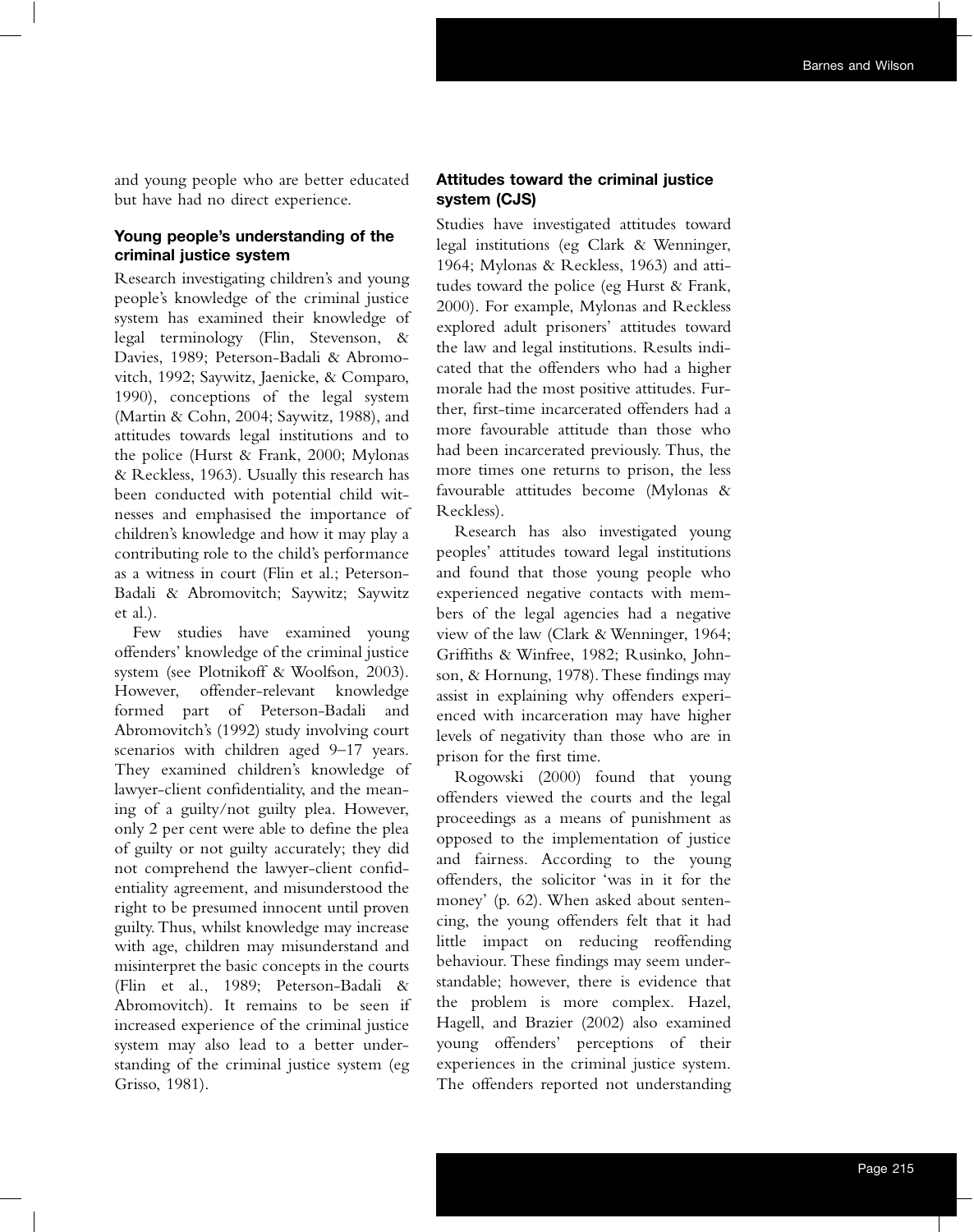the court language and often misinterpreted the court proceedings. In addition to this, the defendants felt intimidated and isolated in the court room, with delays in the system leading to anxiety and frustration. Their frustration was increased when they felt they could not correct what the witnesses had said, and that they were not consulted when decisions were made about their future (Hazel et al.). Additionally, the events that occurred in the court room were often explained after the process had taken place. Participants often blamed the professionals for what happened to them and tended not to see their treatment as a result of legal events (Hazel et al.). These findings were similarly supported by Plotnikoff and Woolfson (2003). The defendants in this study reported that they were 'discouraged' from participating or speaking in court. Further, many did not possess the necessary communication skills to take an active role in court. There was a lack of support for the young defendants when they should have been encouraged to speak out, subsequently leading to increased stress (Plotnikoff & Woolfson). Some did not actively partake in the hearing as they 'just wanted it to be over' (Plotnikoff & Woolfson). Indeed, the stress caused by attending court was often too much for some defendants, who reported drinking or taking drugs to get through the hearing. Again, these researchers found that offenders were blaming the system for their current situation (Plotnikoff & Woolfson).

Finally, research has explored children's feelings towards the police service. Hurst and Frank (2000) interviewed school children about their general attitudes towards the police force and also about their attitudes towards the police who worked in their area. Young people were said to display considerably less support for the police than previously found in adults (Hurst & Frank).

Only 33 per cent of the children liked the police and under 40 per cent said that they were doing a good job. Furthermore, children living in urban areas were more negative than those living in the suburbs. Perhaps not surprisingly, Hazel et al. (2002) found that offenders were also negative about the police and felt unfairly discriminated against by them.

# **Young people's knowledge of human rights**

The United Nations International Children's Emergency Fund (UNICEF) carried out a survey examining young people's views, concerns, hopes and dreams, known as 'Young Voices', which spread across 35 countries (UNICEF, 2001). This research included questions asking children about their human rights. 12 per cent said that they knew a lot about their rights; 42 per cent said they had some basic knowledge of their rights and 46 per cent said they knew little or none. Of those who reported knowledge of rights, 60 per cent said that they could not name any rights, while 20 per cent reported the right to freedom and dignity. Although the number of questions about human rights was limited, the results do indicate how uninformed young people are about their rights.

# **The present study**

The present study examined young offenders' (those experienced and inexperienced with incarceration and therefore with court) understanding and attitudes towards their human rights and the criminal justice system. Their responses will be compared with a similar aged control group of school children and university students. This will allow some understanding of how much knowledge and attitude formation was experienced-based (the Offenders Experienced with Incarceration versus Offenders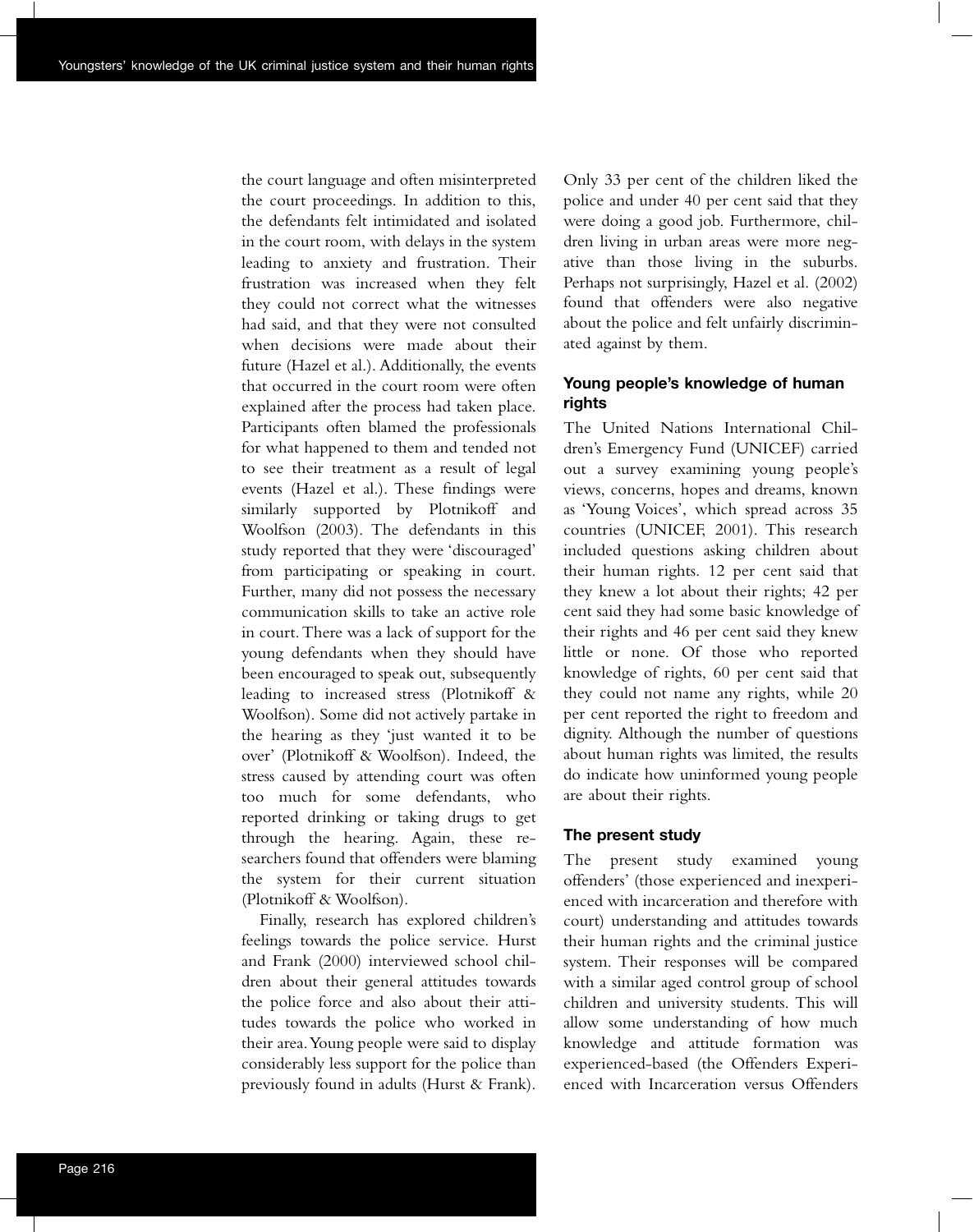Inexperienced with Incarceration), or taught (the educated control group). As the majority of young offenders are likely to have truanted from school, they are unlikely to have been taught much about their rights and are also likely to have limited literacy skills. Thus, the inability to read or write may further limit their access to information and ultimately their comprehension of the criminal justice system and human rights. However, the present study only included those offenders who could read and write. Thus, the young offenders in the present study are more likely than the general population of young offenders to be able to access and understand written material.

The present study had five main hypotheses. First, it was predicted that knowledge of the criminal justice system (CJS) would be positively correlated with age for each of the three groups (Offenders Experienced with Incarceration, Offenders Inexperienced with Incarceration and Controls). Thus, the older you are, the more you are expected to know about the CJS and human rights. Second, it was predicted that there will be a significant positive relationship between experience with the CJS and knowledge (that is, the more experience one has with the CJS, the more one will know about it). Third, it was predicted that young offenders will have a significantly more negative attitude towards the CJS than the Controls. Fourth, it was predicted that there will be a significant negative relationship between attitude and knowledge of the CJS (that is, the more one knows, the less one will be positive about the CJS). Finally, it was predicted that there will be similar effects of attitudes and knowledge toward human rights as is predicted toward the CJS. However, it is likely that the participants will know significantly less about human rights than about the CJS.

### **METHOD**

# **Participants**

400 young people were sent questionnaires, 141 replied. The participants were all male aged 14–24 years. The Offenders Experienced with Incarceration group consisted of 56 incarcerated participants (*M* = 17.00 years,  $SD = 2.40$ ) (Convictions:  $M = 4.34$ , *SD* = 4.40). The Offenders Inexperienced with Incarceration group consisted of 25 incarcerated participants  $(M = 19.00$  years, *SD* = 2.20). Examples of the participants' offences include: attempted murder, bomb hoax, drug dealing, grievous bodily harm, theft and assault. The Control group of students consisted of 60 participants (*M* = 18.00 years, *SD* = 1.90). The Offenders Experienced with Incarceration and Offenders Inexperienced with Incarceration were selected from three prisons in the United Kingdom (UK). The Controls were students selected from a secondary school in the UK and University of Kent. All participation was voluntary.

#### **Materials**

The questionnaire was devised for the present study. The questionnaire was divided into three main sections: Section A, the courts and the police; Section B, the court personnel; and Section C, human rights that related to the criminal justice process. In each section there were 20 statements measuring the participant's knowledge (eg police are not allowed to give me any food when I am being questioned) and 20 statements measuring their attitude (eg the judge is always out to get me), with 120 statements in total. Ideas were gathered in part from previous research (Flin et al., 1989; Saywitz, 1988; Saywitz et al., 1990) but mainly from statements taken from interviews in a pilot study which asked young offenders about their knowledge and attitudes towards the criminal justice system and their human rights (due to the use of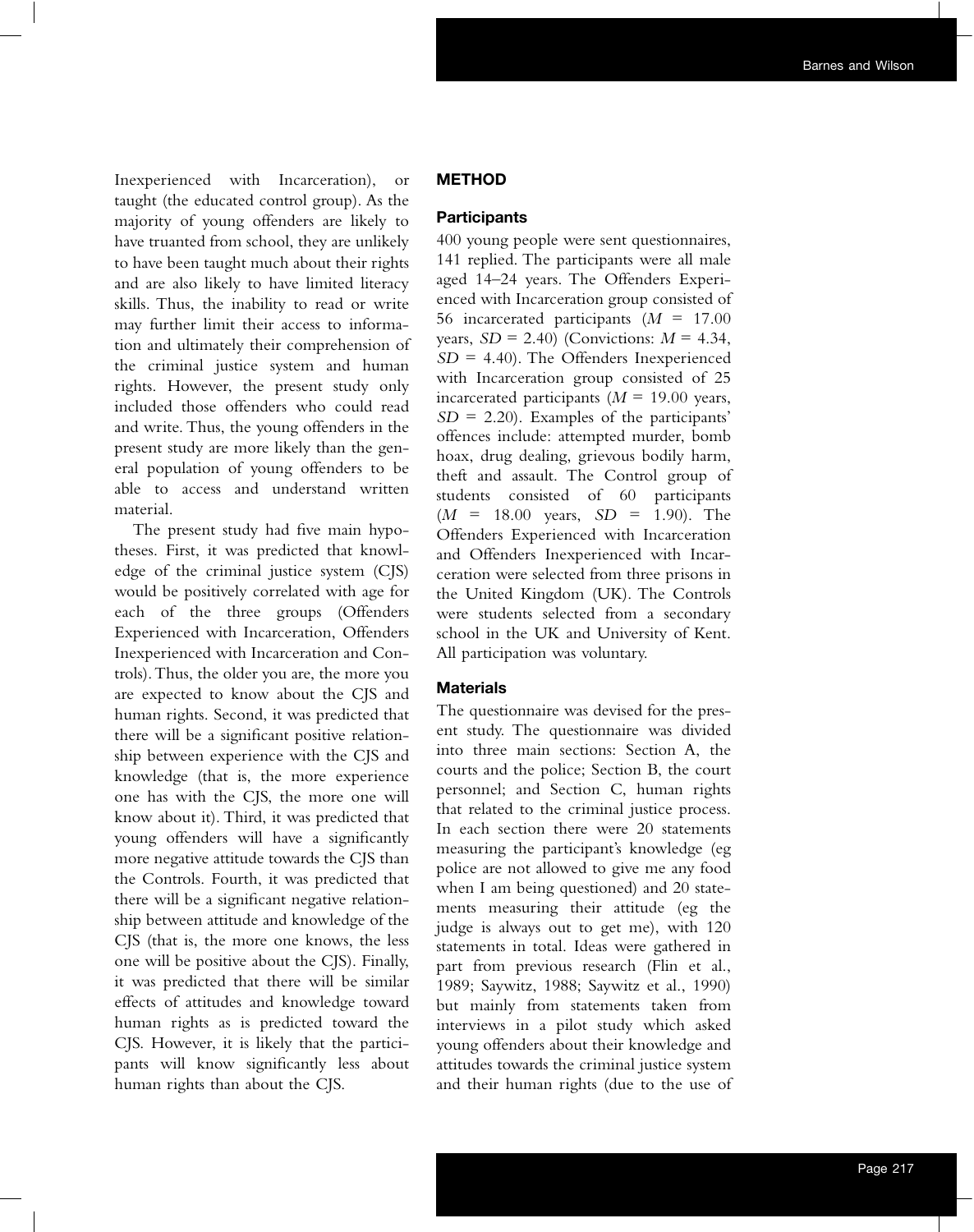interview statements in the questionnaire there were more negatively phrased statements than positively phrased statements). The statements were rated on a 5-point Likert scale, from strongly disagree to strongly agree. The participants were asked to circle the number that matched how much they agreed or disagreed with the statement.

Cronbach's alpha was computed to analyse the reliability of the three sections, all were within an acceptable reliability range; police and the courts had an alpha of 0.76; the court personnel had an alpha of 0.82 and the human rights section had an alpha of 0.87. The attitudes in Section A and B were summed for a total attitudes towards CJS score and the knowledge scores for Section A and B were summed for a total knowledge towards CJS score.

#### **Procedure**

The questionnaires took 25 minutes to complete. Each participant was provided with a copy of the questionnaire, information sheet and consent form. All participants were informed that they were free to withdraw at any time. Questionnaires completed by incarcerated offenders were administered by the prison psychologist. The prison psychologist chose offenders who could read and write. Participants were informed that if anything was unclear they might ask the prison psychologist for assistance. The teacher administered those questionnaires completed by school children. The questionnaires completed by the university students were administered via electronic mail.

# **RESULTS**

#### **The criminal justice system**

First, when a Pearson product-moment correlation was conducted, a strong positive correlation was found between age and

knowledge of the criminal justice system,  $r(139) = 0.40, p \le 0.01.$ 

Second, when a Pearson *r* correlation was carried out, no significant relationship was found between experience in the criminal justice system and knowledge of the criminal justice system,  $r(139) = 0.140$ ,  $p > 0.05$ .

Third, a one-way ANOVA was conducted to test if Offenders Experienced with Incarceration and Offenders Inexperienced with Incarceration were significantly different from the controls in their attitude towards the criminal justice system. There was a significant difference,  $F(2,138) = 22.52, p < 0.001$ . A follow-up Tukey HSD test was conducted to evaluate pairwise differences among the means. Offenders Experienced with Incarceration  $(M = 107.00, SD = 18.50)$  were significantly more negative towards the criminal justice system than the Offenders Inexperienced with Incarceration (*M* = 136.00,  $SD = 19.10$ ,  $p < 0.001$  and the Controls  $(M = 132.00, SD = 27.10), p < 0.001.$ However, there was no significant difference between Offenders Inexperienced with Incarceration and the Controls.

Fourth, when a Pearson *r* correlation was carried out, no relationship was found between attitudes towards the criminal justice system and knowledge of the criminal justice system,  $r(139) = 0.08$ ,  $p > 0.05$ .

#### **Human Rights**

First, when a Pearson *r* correlation was carried out, there was a significant positive correlation between attitudes towards human rights and knowledge of human rights,  $r(139) = 0.664$ ,  $p < 0.01$ .

Second, a one-way ANOVA was conducted to test for group differences in their knowledge of human rights. A significant difference was found  $F(2,138) = 5.103$ , *p* < 0.05. A follow-up Tukey HSD test was conducted to evaluate pairwise differences among the means. Offenders Experienced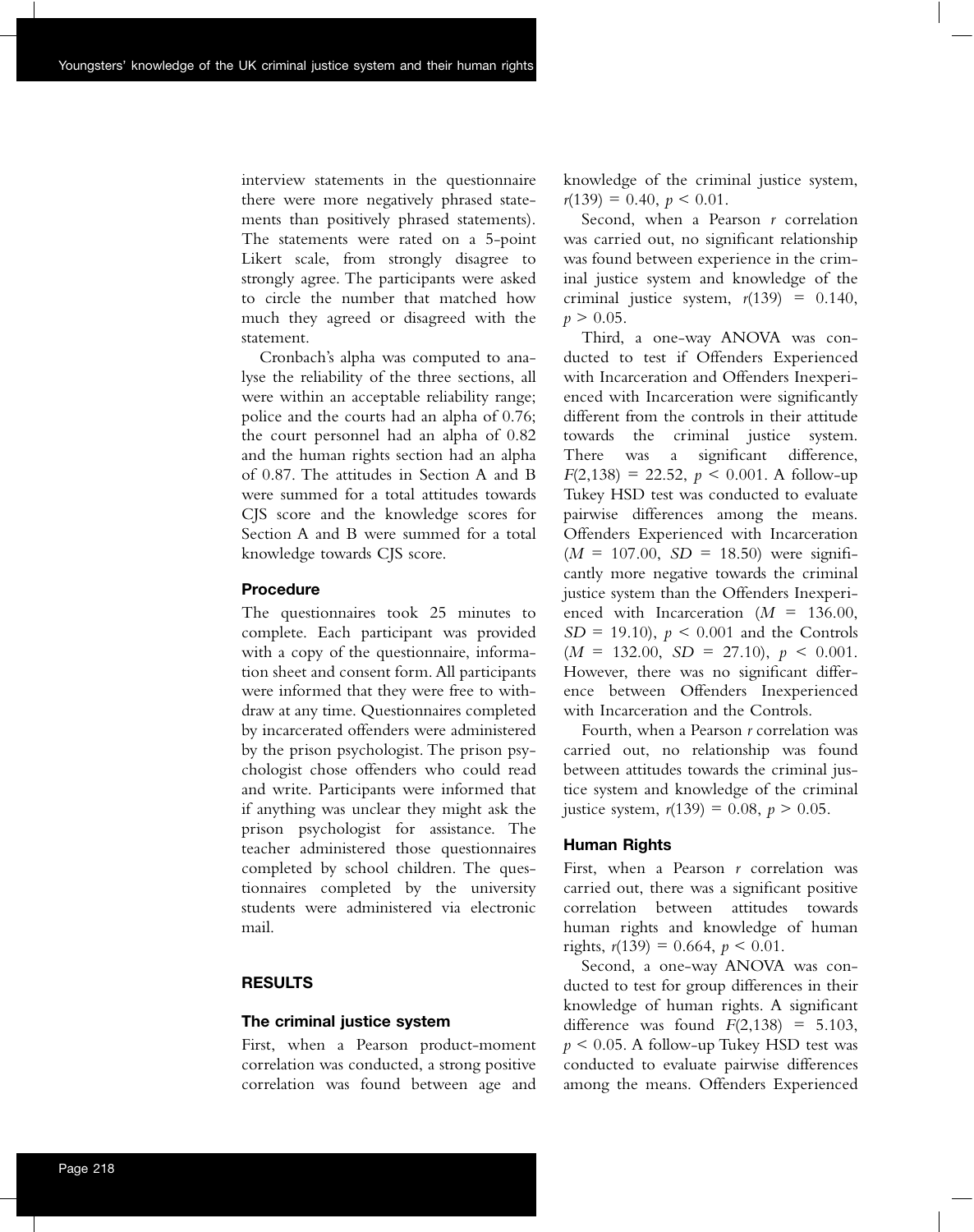with Incarceration ( $M = 67.80$ ,  $SD = 10.23$ ) demonstrated significantly less knowledge of human rights than the Offenders Inexperienced with Incarceration (*M* = 75.12, *SD* = 9.78), *p <* 0.01. However, the Controls  $(M = 71.83, SD = 10.02)$  did not significantly differ from the Offenders Experienced with Incarceration and the Offenders Inexperienced with Incarceration.

Third and finally, a one-way ANOVA was conducted to investigate if Offenders Experienced with Incarceration and Offenders Inexperienced with Incarceration had more negative attitudes toward their human rights than the Controls. There was a significant difference between the groups,  $F(2,138) = 30.164$ ,  $p < 0.05$ . A follow-up Tukey HSD test was conducted to evaluate pairwise differences among the means. Offenders Experienced with Incarceration ( $M = 60.64$ ,  $SD = 11.36$ ) appeared to have significantly more negative attitudes towards their human rights than both Offenders Inexperienced with Incarceration ( $M = 78.24$ ,  $SD = 10.46$ ),  $p < 0.001$ , and the Controls (*M* = 75.35, *SD* = 12.55),  $p \leq 0.001$ . However, there was no significant difference between the Controls and Offenders Inexperienced with Incarceration.

# **DISCUSSION**

The present study found that knowledge of the criminal justice system was positively correlated with age overall and the young offenders did have a significantly more negative attitude towards the criminal justice system than the Controls (although this was only for those Offenders Experienced with Incarceration) . However, there was not a significant relationship between experience with the criminal justice system and knowledge. Further, Offenders Experienced with Incarceration had the most negative attitude toward their human rights

but their knowledge of human rights was significantly less than the Offenders Inexperienced with Incarceration (but no different from the Controls). Further, there was no relationship between attitudes and knowledge of the criminal justice system, but there was a positive relationship between attitudes and knowledge of human rights. Finally, it should be noted that as only literate offenders took part in the present study, it may be that illiterate offenders may know less.

#### **Criminal justice system**

First, knowledge was significantly positively correlated with age, supporting previous empirical research (Saywitz, 1988; Saywitz et al., 1990). The older participants knew more than the younger participants. Informal education may play a significant role in improving their understanding (such as television viewing or discussions with others). Future research might examine the role of legal education in schools and young offender institutions to improve young people's knowledge. However, a better education is not resulting from experience as there was no relationship between experience and knowledge. This appears counterintuitive as usually the more one does a task, the more one knows about the task. However, this supports Grisso's (1981) finding that more experience with the criminal justice system did not lead to an increase in knowledge. This may be because few young offenders are being aided in their understanding of the process, and once they have been through the process once, little further assistance is given in the expectation that they now should 'know it all'.

Second, Offenders Experienced with Incarceration differed significantly from the Offenders Inexperienced with Incarceration and Controls in their attitude towards the criminal justice process. The more contact with the system the more negative the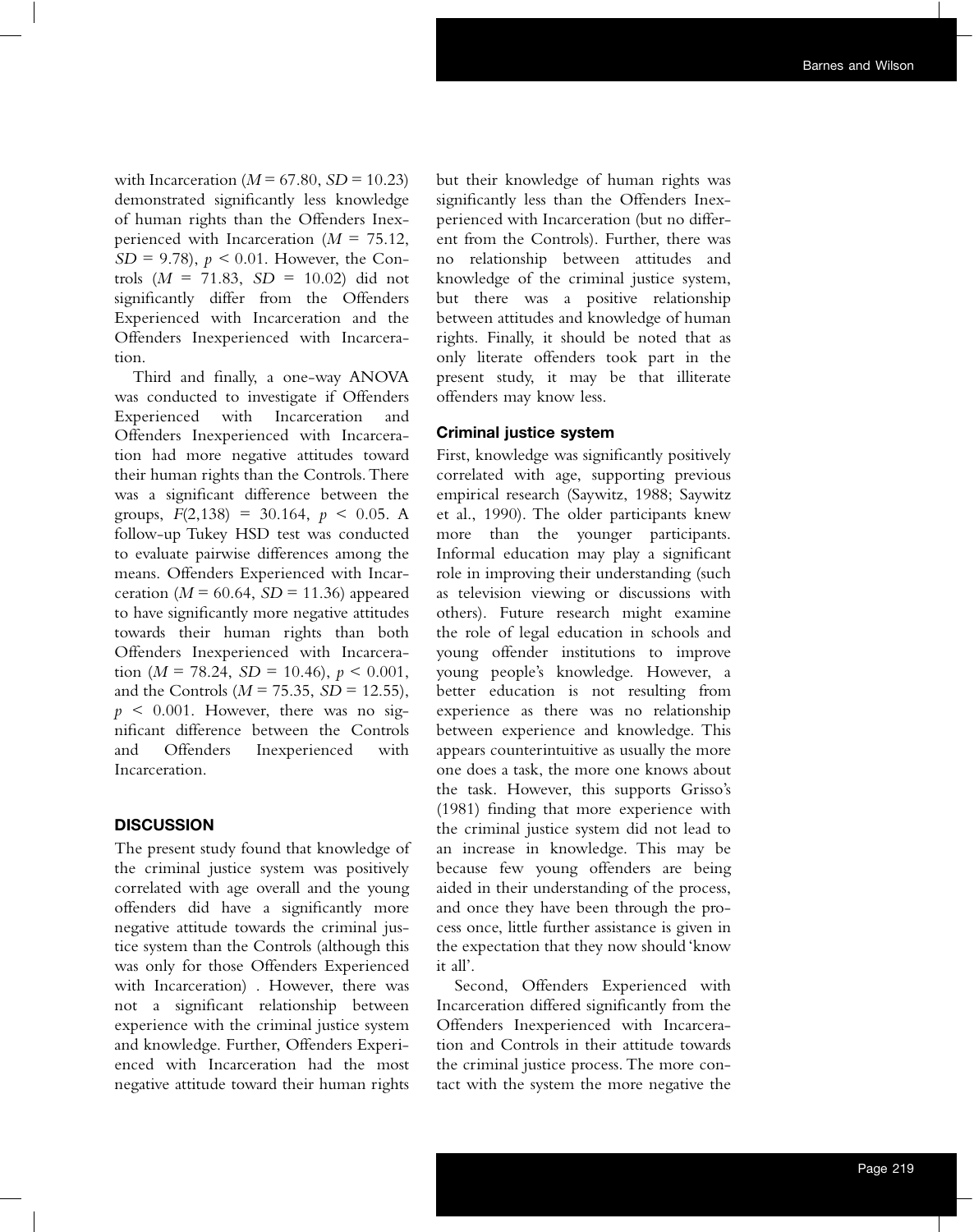attitudes became (Clark & Wenninger, 1964; Griffiths & Winfree, 1982; Hurst & Frank, 2000; Rusinko et al., 1978). This again may be because Offenders Experienced with Incarceration are given less support (and yet may still not know what is going on) and thus become more negative (Plotnikoff & Woolfson, 2003).

Finally, knowledge of the criminal justice system was unrelated to attitudes. Although this contradicts previous research (Rogowski, 2000), in the present study, experience (positive or negative) of the criminal justice system was a better predictor of attitudes than knowledge per se (which was extremely low).

#### **Human rights**

First, most young offenders in the present study demonstrated very little understanding of their human rights. Interestingly, Offenders Inexperienced with Incarceration were most aware of their human rights, scoring significantly higher than the Offenders Experienced with Incarceration and Controls (but all scores were low). This indicates that even if offenders had attended school and/or university (as was available to the Controls), this would not necessarily have enhance their understanding of their human rights. The UN Convention on the Rights of the Child (1990) states that the government is responsible for informing and educating children about their human rights. It appears that it has yet to do so.

Second, Offenders Experienced with Incarceration had significantly more negative attitudes about their human rights than the Controls and Offenders Inexperienced with Incarceration (these two groups did not differ). These results are similar to the attitudes towards the criminal justice system. This negativity towards human rights may be explained, in part, by the Offenders Experienced with Incarceration disillusionment and frustration with not knowing about their rights. There was also a

significant positive relationship between participants' attitudes and their knowledge of human rights. Again, Offenders Experienced with Incarceration who had a poorer comprehension of their human rights also had more negative attitudes.

Finally, the participants were asked 'What is the most important Human Right do you think?'. However, as most responded that they did not know any, this question could not be further analysed (those few that were able to respond reported freedom of speech as being the most important). This further suggests a very low level of knowledge.

Future research may expand on the present study by examining where offenders are getting their information from and finding ways and methods to improve their education on these matters. For example, participants may be getting their information from legal programmes on television. According to previous research this does not affect the participants' level of knowledge of the criminal justice system (Gerbner, Gross, Signorielli, Morgan, & Jackson-Beek, 1979; Saywitz, 1988). However, these studies were carried out almost 15 years ago, legal programmes are currently more widespread and popular and this could affect the responses to the questions about the criminal justice system.

# **CONCLUSIONS**

The present research provided an insight into what young people know and their attitudes towards the criminal justice system. More specifically, the present study found remarkable differences between Offenders Experienced with Incarceration, Offenders Inexperienced with Incarceration and Controls, in both their knowledge and attitudes. It illustrates how young offenders' interest gradually decreases as they are continually convicted. Interestingly, Offenders Experienced with Incarceration do not know significantly more